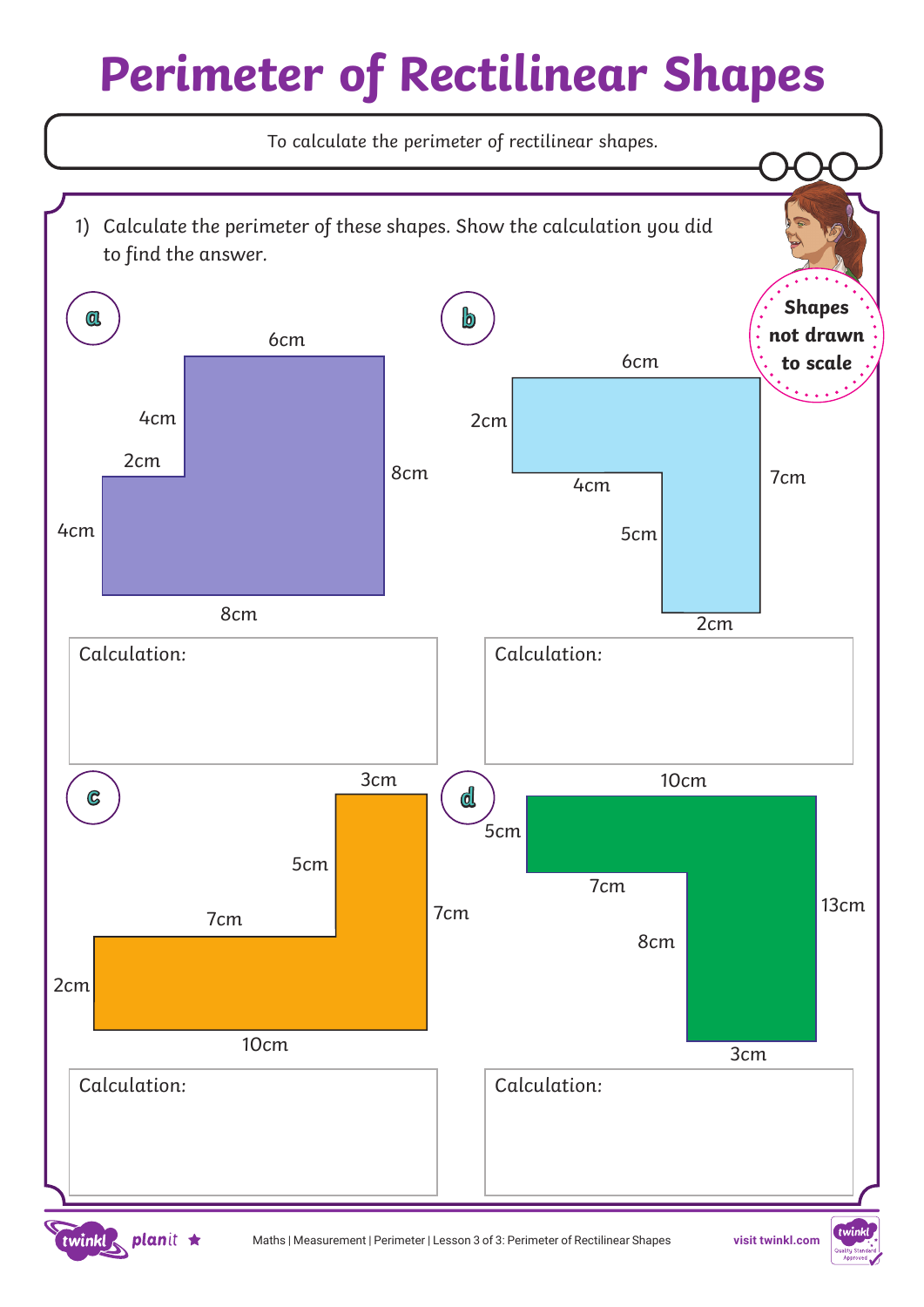*2) In these shapes there is a missing side. Calculate the length of the missing side and then work out the perimeter. Show the calculation you used for the missing side and also the perimeter.*



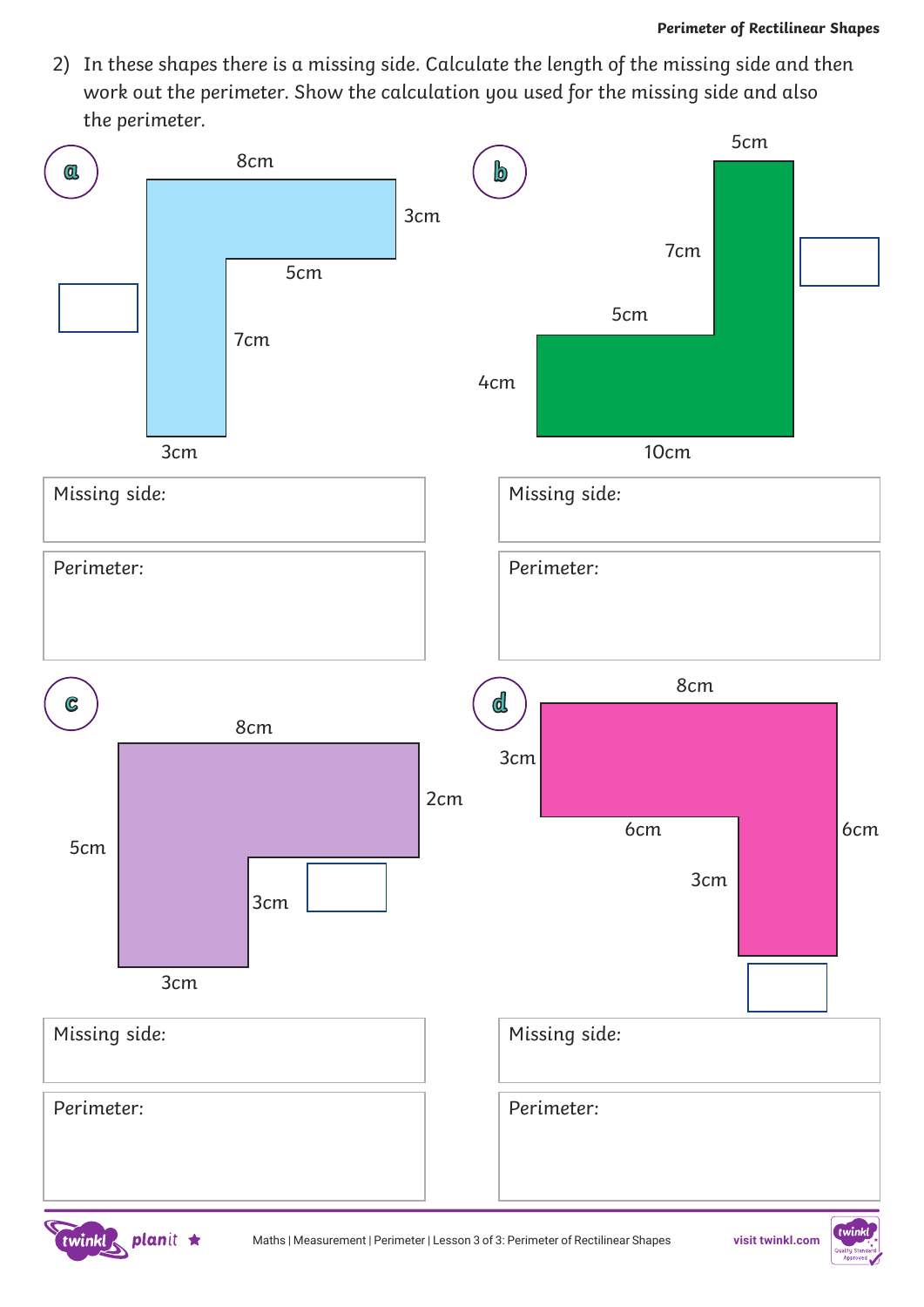### *Perimeter of Rectilinear Shapes Answers*

- *a) perimeter = 32cm 1)*
	- *b) perimeter = 26cm*
	- *c) perimeter = 34cm*
	- *d) perimeter = 46cm*
- *2) a) missing side = 10cm perimeter = 36cm*
	- *b) missing side = 11cm perimeter = 42cm*
	- *c) missing side = 5cm perimeter = 26cm*
	- *d) missing side = 2cm perimeter = 28cm*



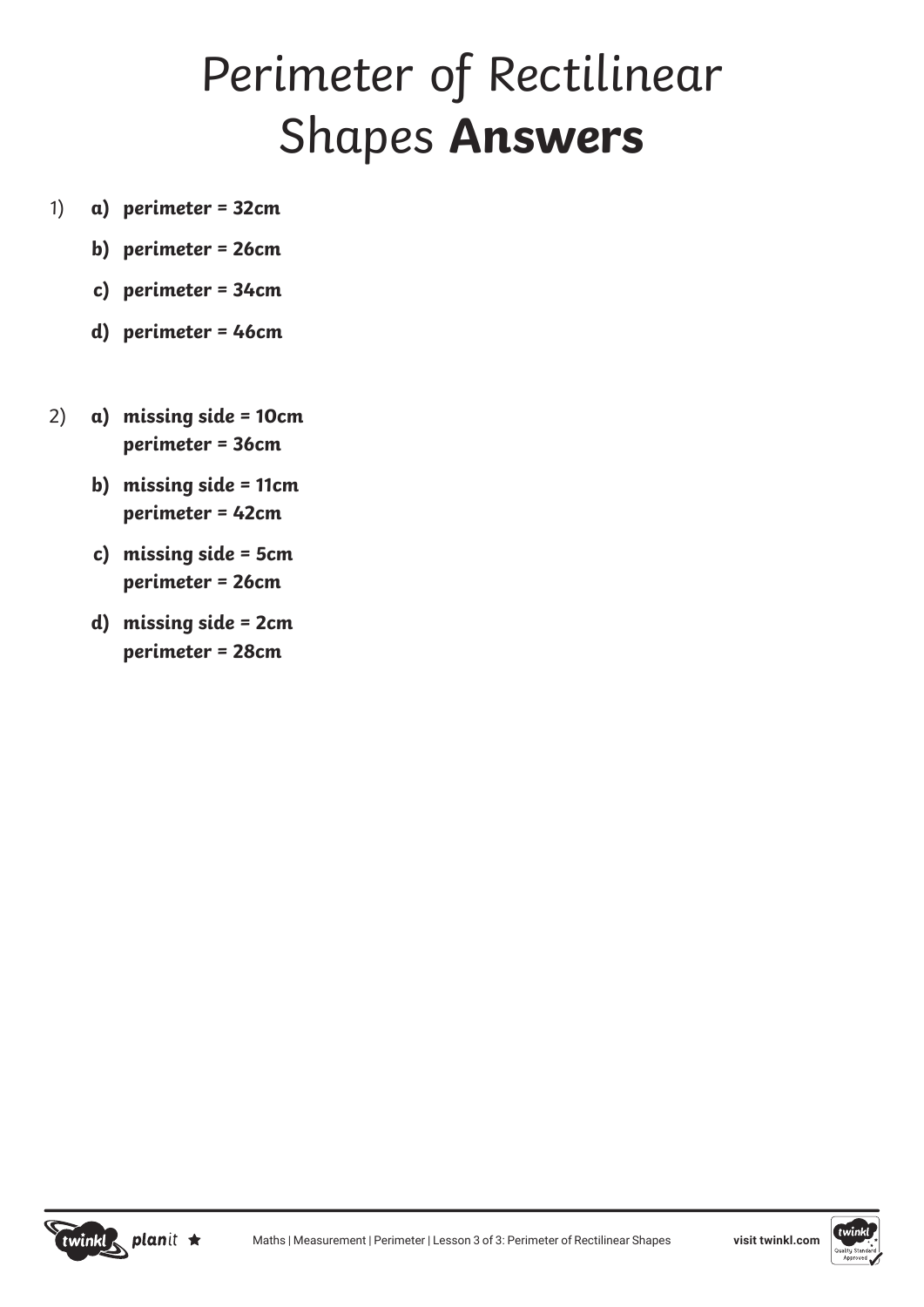# *Perimeter of Rectilinear Shapes*



*2) Use the squared paper to draw a rectilinear shape which has a perimeter of 30. Label the length of the sides and show the calculation which makes a perimeter of 30.*





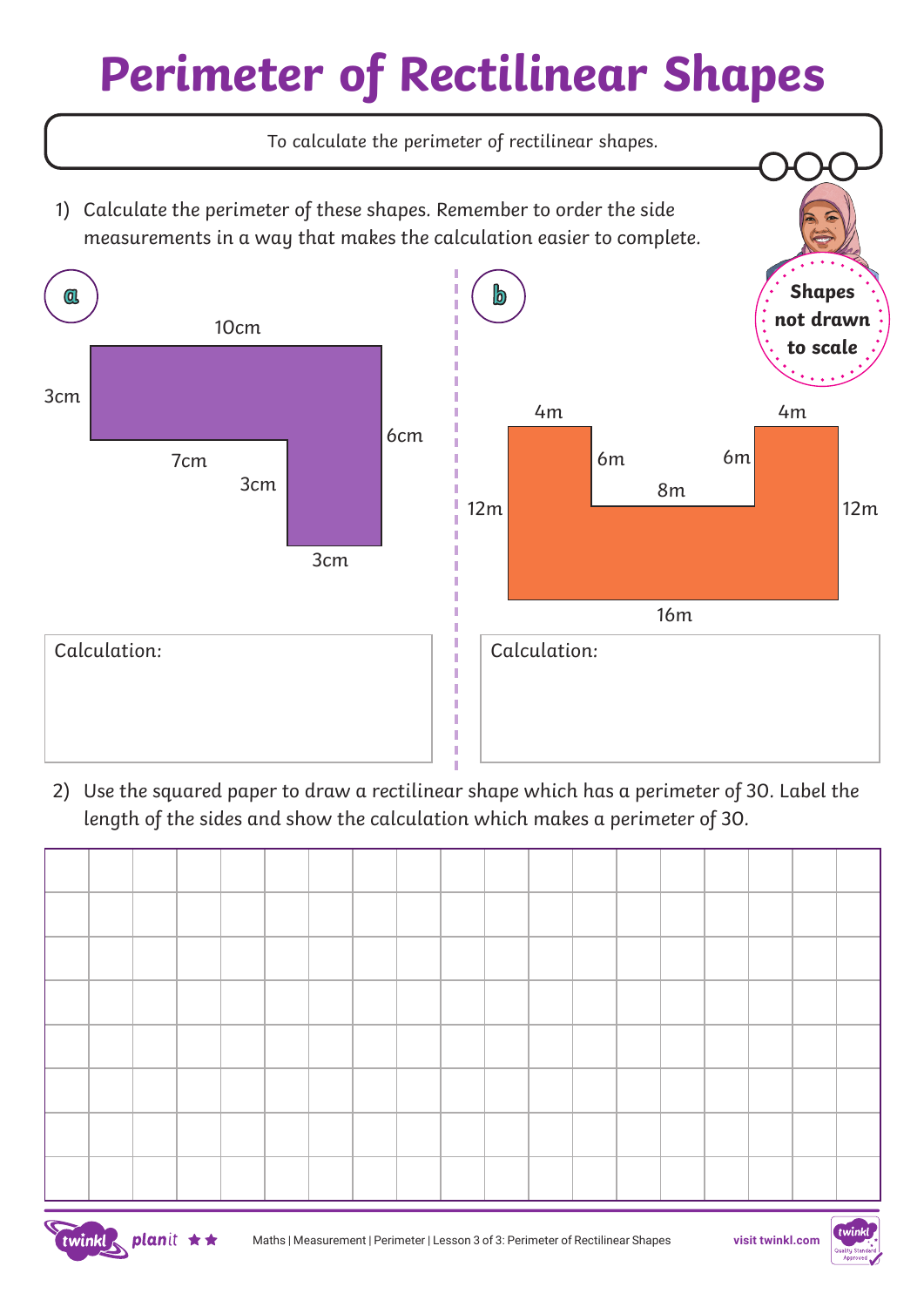*Shapes not drawn* 

*3) Farmer Fred is putting a fence around the outside of one of his fields. He has written the measurements of most of the sides, but has forgotten to write down the measurement of one side.* 

*Calculate the measurement of the missing side, then work out how much fencing he will need to buy a fence to go around the whole field.*



*4) Calculate the missing sides in these shapes, then work out the perimeter.*



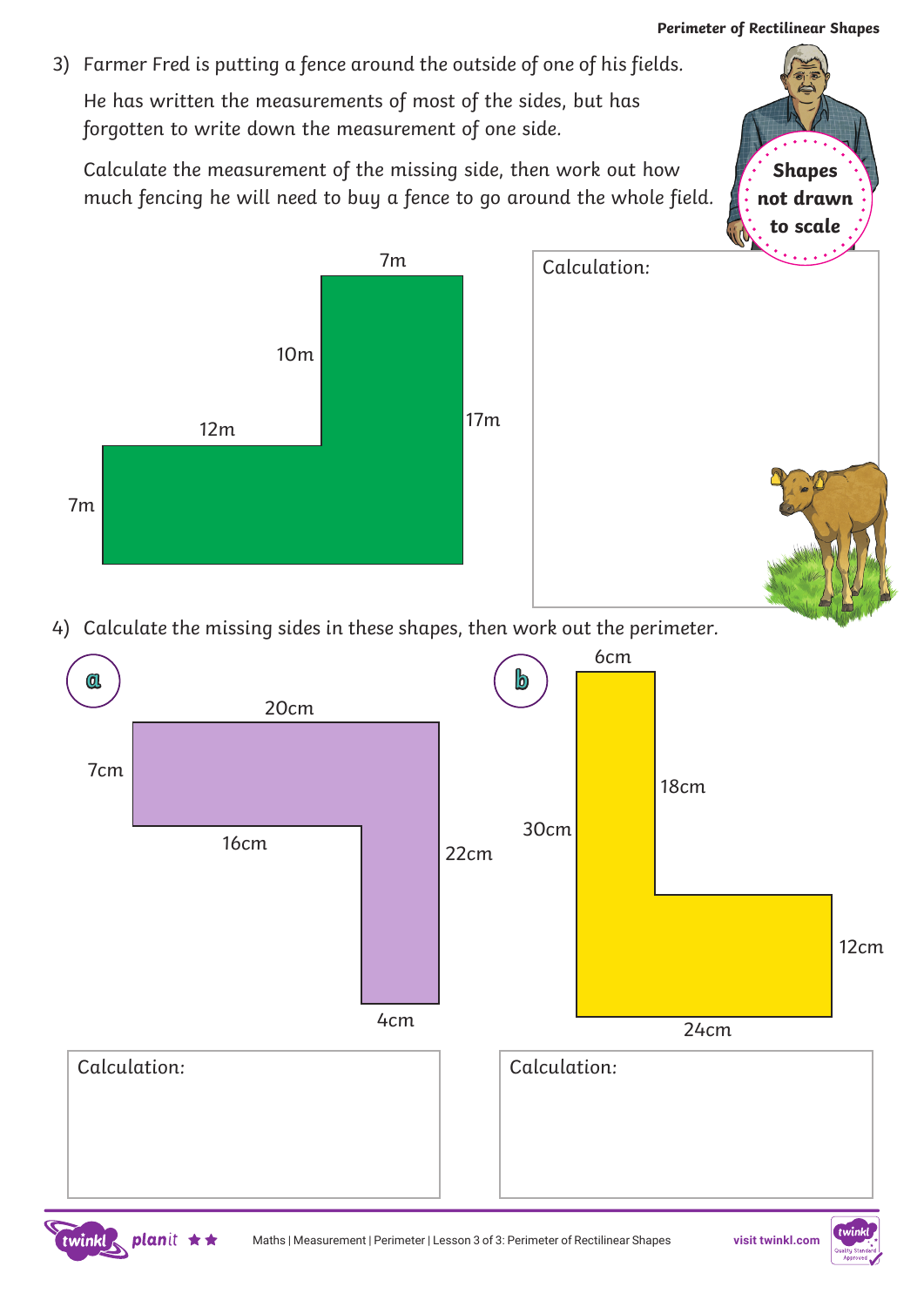## *Perimeter of Rectilinear Shapes Answers*

#### *a) 32cm 1)*

*b) 68cm* 

### *2) Multiple answers possible. An example answer:*

|   |                |                         | $\boldsymbol{6}$ |   |   |   |   |  |  |  |
|---|----------------|-------------------------|------------------|---|---|---|---|--|--|--|
|   |                |                         |                  |   | 1 | 4 |   |  |  |  |
|   |                |                         |                  |   |   |   | d |  |  |  |
| 5 |                |                         |                  | 8 |   |   |   |  |  |  |
|   |                | $\overline{\mathbf{3}}$ |                  |   |   |   |   |  |  |  |
|   |                |                         |                  |   |   |   |   |  |  |  |
|   | $\overline{2}$ |                         |                  |   |   |   |   |  |  |  |
|   |                |                         |                  |   |   |   |   |  |  |  |

- *3) missing side = 19m fencing required = 72m*
- *4) a) missing side = 15cm perimeter = 84cm*
	- *b) missing side = 18cm perimeter = 108cm*



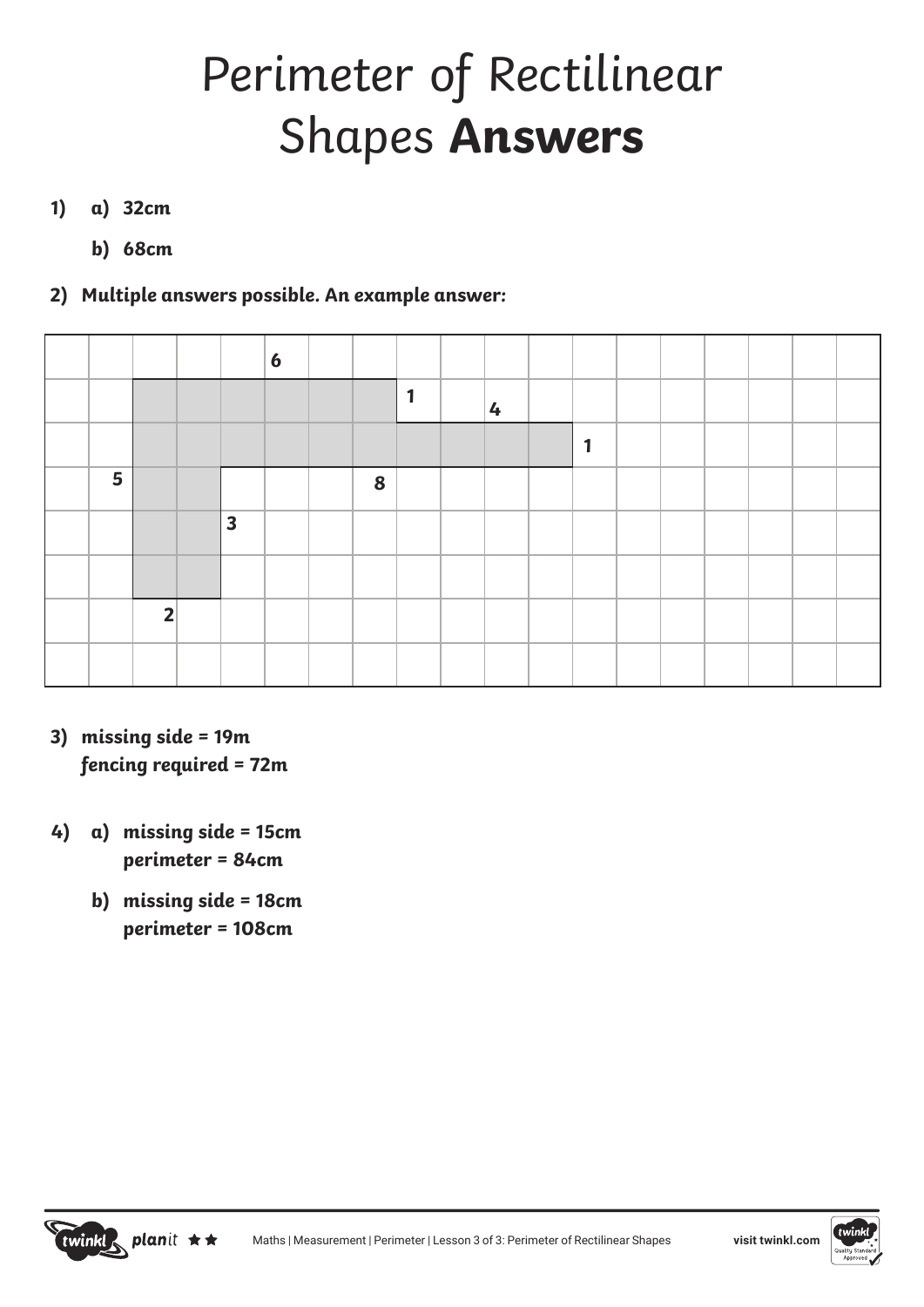# *Perimeter of Rectilinear Shapes*





twinkl, planit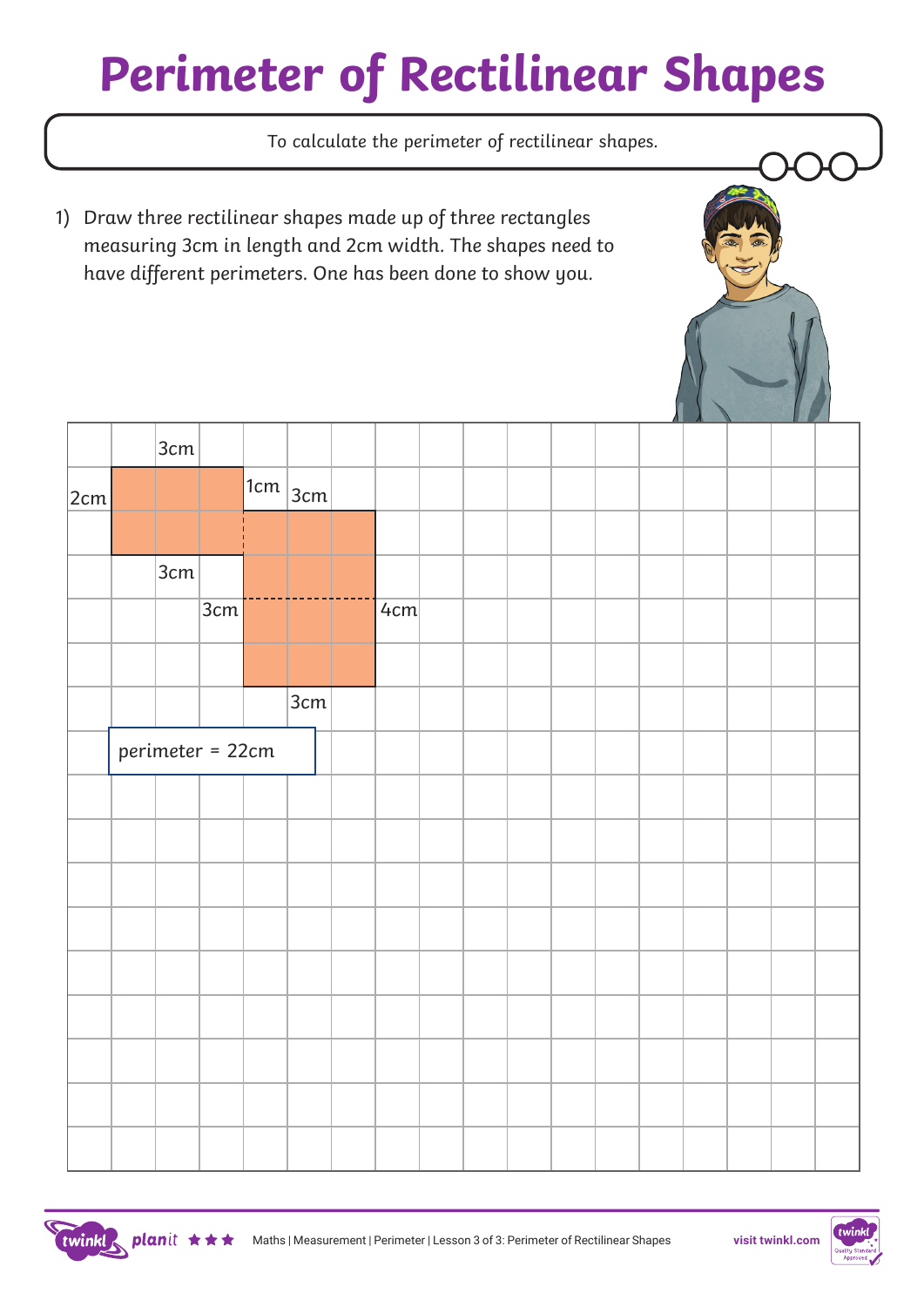

twinkl R

planit  $\star$